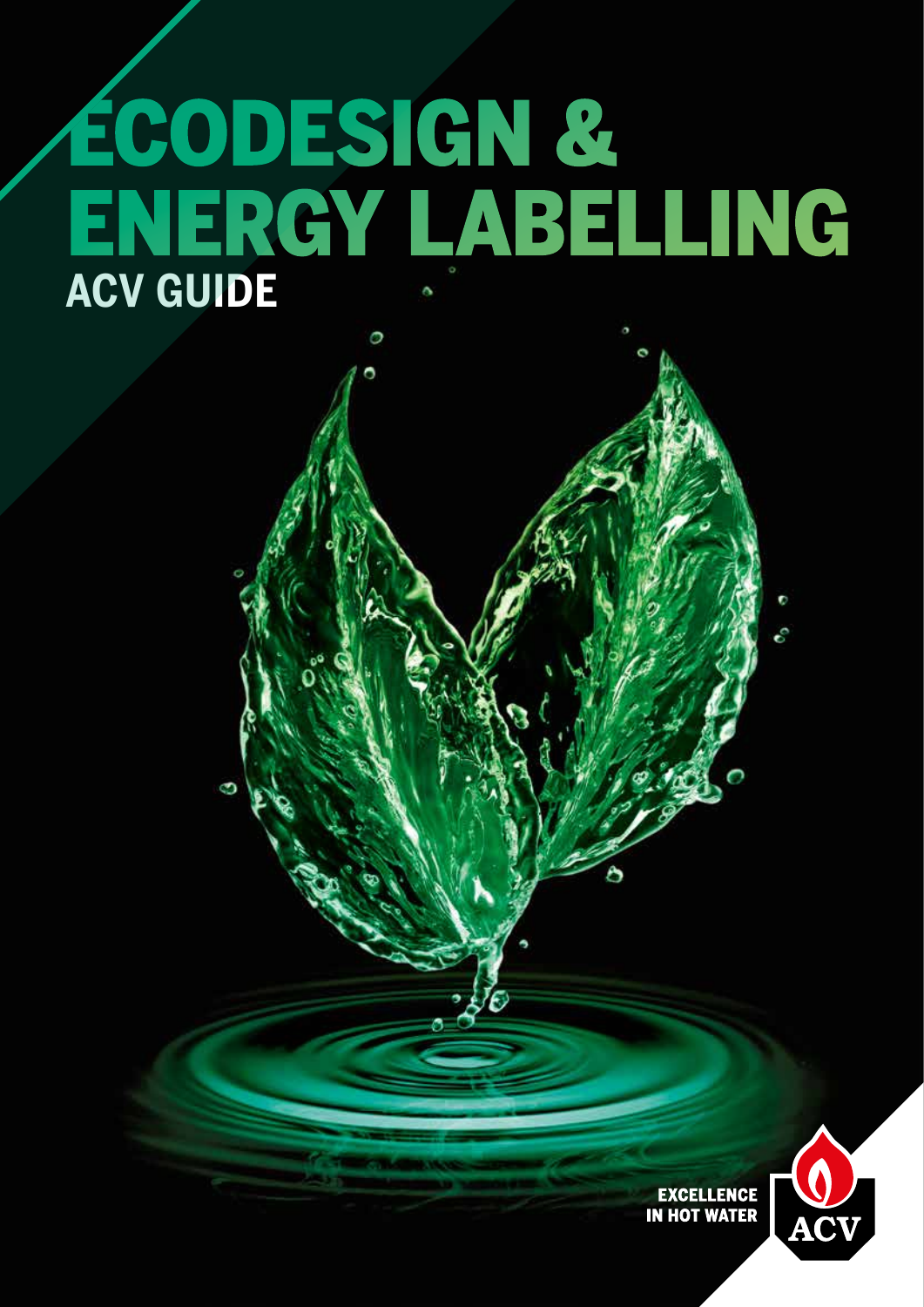# **ECODESIGN**

### **TOWARDS A GREENER TYPE OF ENERGY!**

September 2015 saw the implementation of the European Ecodesign Directive. Aim of the directive: reducing negative environmental impacts of products by changing the behaviour of energy consumers.

As a result only the sale of condensing boilers is allowed from now on. These appliances (and installations of which they are part of) require an energy label.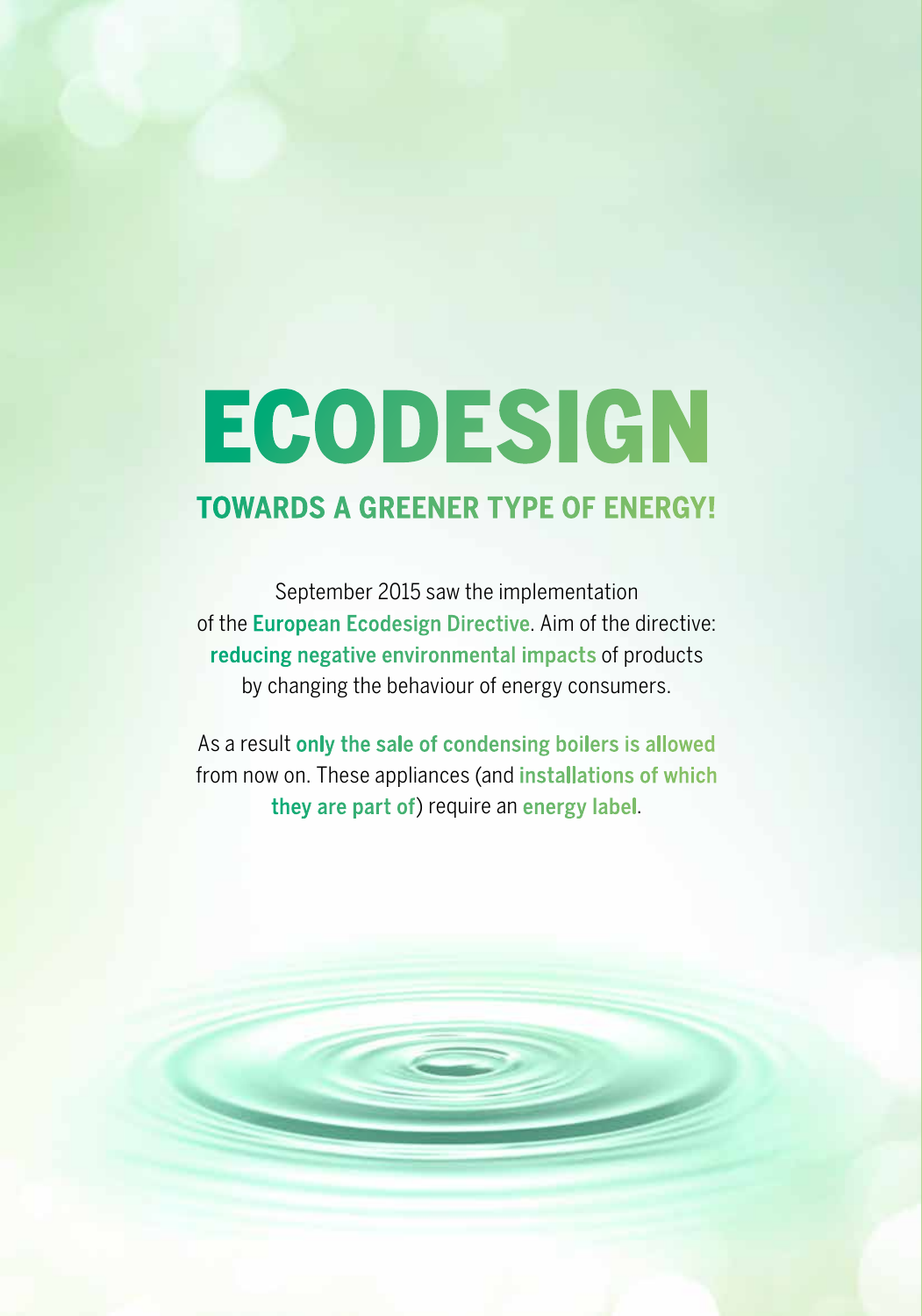## EVERYTHING BECOMES EASIER WITH THIS LABEL

All applicable products being sold from now on need to have an energy label. Most household appliances already carry such a label. These labels make it easier for the consumer to compare energy performance of different products.

From now on, all our products will thus be delivered with these labels.



PRODUCT LABEL



### **THE SMART GREEN RANGE:**  EXCELLENCE WITH A BIG A

The range of Smart Green tanks is equipped with the latest ACV innovations for maximum efficiency. You can now offer your clients a system far ahead of its time.

- Class "A" tank, according to EU 812/2013.
- **Practically no loss of heat thanks to innovative insulation.** The combination of a vacuum insulated panel (VIP) and polyurethane guarantees excellent energy performances.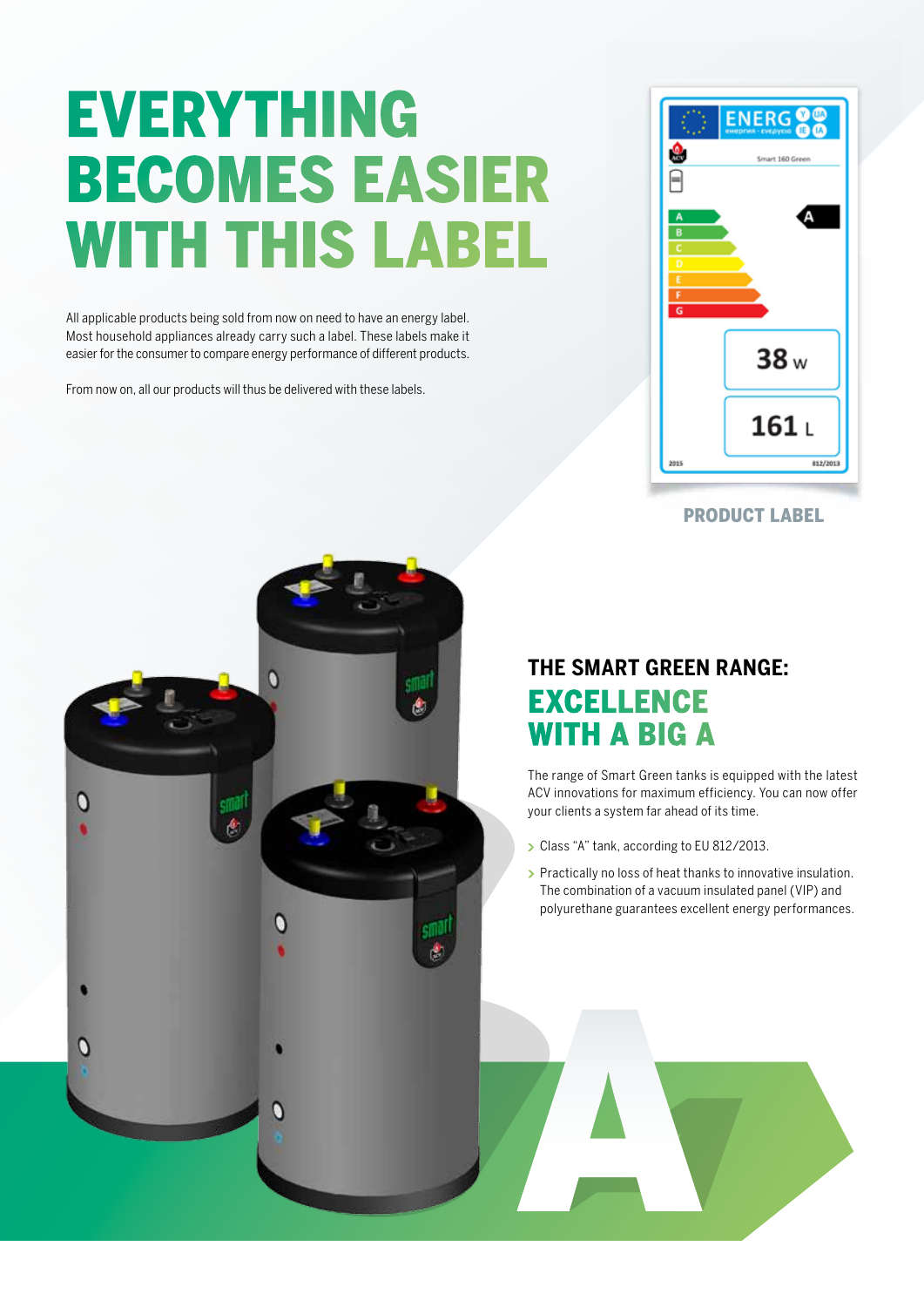## A SYSTEM THAT MEETS ALL THE STANDARDS

As an installer you're responsible for the labels of the systems you install. To help you better with this, we offer you an online tool. It enables you to quickly and efficiently calculate the energy performance of the complete installation. In addition you can download the right labels with the tool. After all the energy performances vary according to the specific combination of all elements you have chosen for your installation.

Make it easy for yourself by ordering all components of a package from ACV and generate the label online. We offer a complete range, from heating to solar devices and thermostat. Completely in line with what your customers want and guaranteeing excellent energy performance.

### EXAMPLES



SYSTEM LABEL

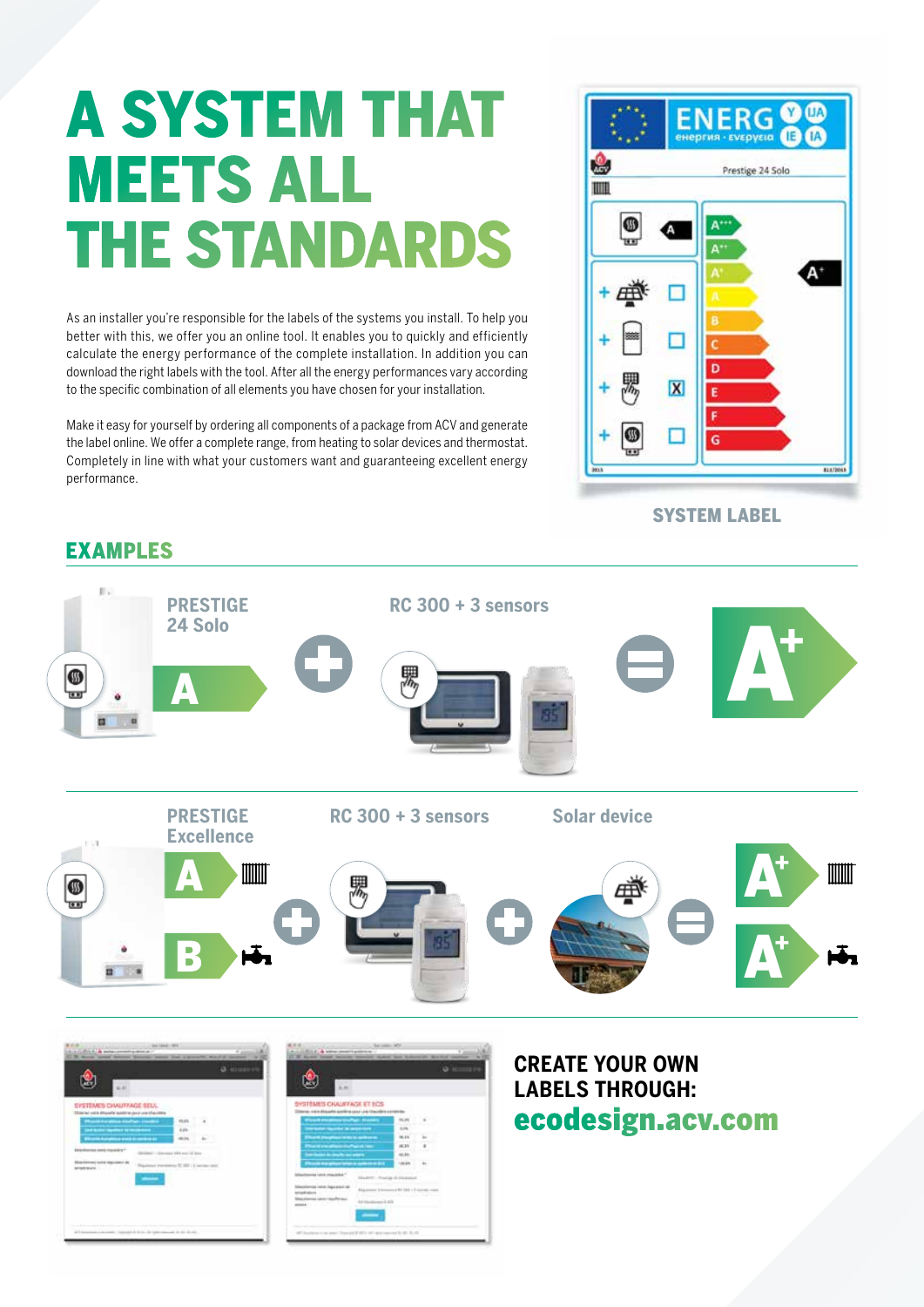# FAQ

#### What's the difference/link between Ecodesign and energy labelling?

The Ecodesign directive defines the criteria in the field of energy all products have to comply with when they enter the market in all 28 member states of the European Union. The products of ACV have to comply with two directives:

813/2013 for heating appliances used for the heating of rooms, with or without integrated water heater for sanitary purposes.

814/2013 for heating tanks and water heaters, used for sanitary (DHW), and no central heating function.

Energy labelling directives define the way products should be marked, in order to inform the public about their respective energy performance. ACV products have to comply with these two directives:

811/2013 for heating appliances used for the heating of rooms, with or without integrated production of warm water for sanitary purposes. And for packages consisting of these products, together with a thermostat and/or solar device.

812/2013 for heating tanks and water heaters. And for packages of these products together with a heating appliance and solar device.

#### Do existing installations have to comply with this legislation?

No. The directive does not apply to products that were put on the market before September 26, 2015.

#### What about "high performance heaters" (without condensation)?

These heating appliances do not comply with the minimal standards of the directive and cannot be sold anymore.

#### Which information should be given?

All appliances put on the market since 26 September 2015 on must carry a standardized energy label, and other information depending on the specific appliance. They should also come with a "product fiche" communicating certain energy values.

#### What is a "package" label?

Boilers up to 70 kW and tanks up to 500 liters have to carry a product label. When a heating appliance is combined with a thermostat and/or solar device to improve the performance of a heating device, it's considered a 'mixed product' requiring a 'package' label. The same goes for water heaters that are combined with a solar device. This is considered a 'mixed product' requiring a 'package' label. It can also be a package with a boiler and/or additional heating.

#### What's the purpose of "package" labels?

We illustrate this question with an example. Take an ACV Prestige 24 Solo heating carrying an A energy label. Because an RC300 thermostat with three external sensors (Class VIII) is added, the installation as one performs better and reaches level A+.

#### Which energy labels do I need for a "classic" installation, for example a Prestige gas condensing boiler with RC300 thermostat and Smart water heating tank for sanitary purposes?

The Prestige boiler and Smart tank carry their own product label. The boiler and thermostat together are considered one package, which also comes with a label. The Smart tank does not alter the classification of the package because it is used for sanitary purposes (DHW) and not for water destined for the heating installation. An appliance for heating and a DHW tank can not form a package.

#### Any questions?

Visit **ecodesign.acv.com**